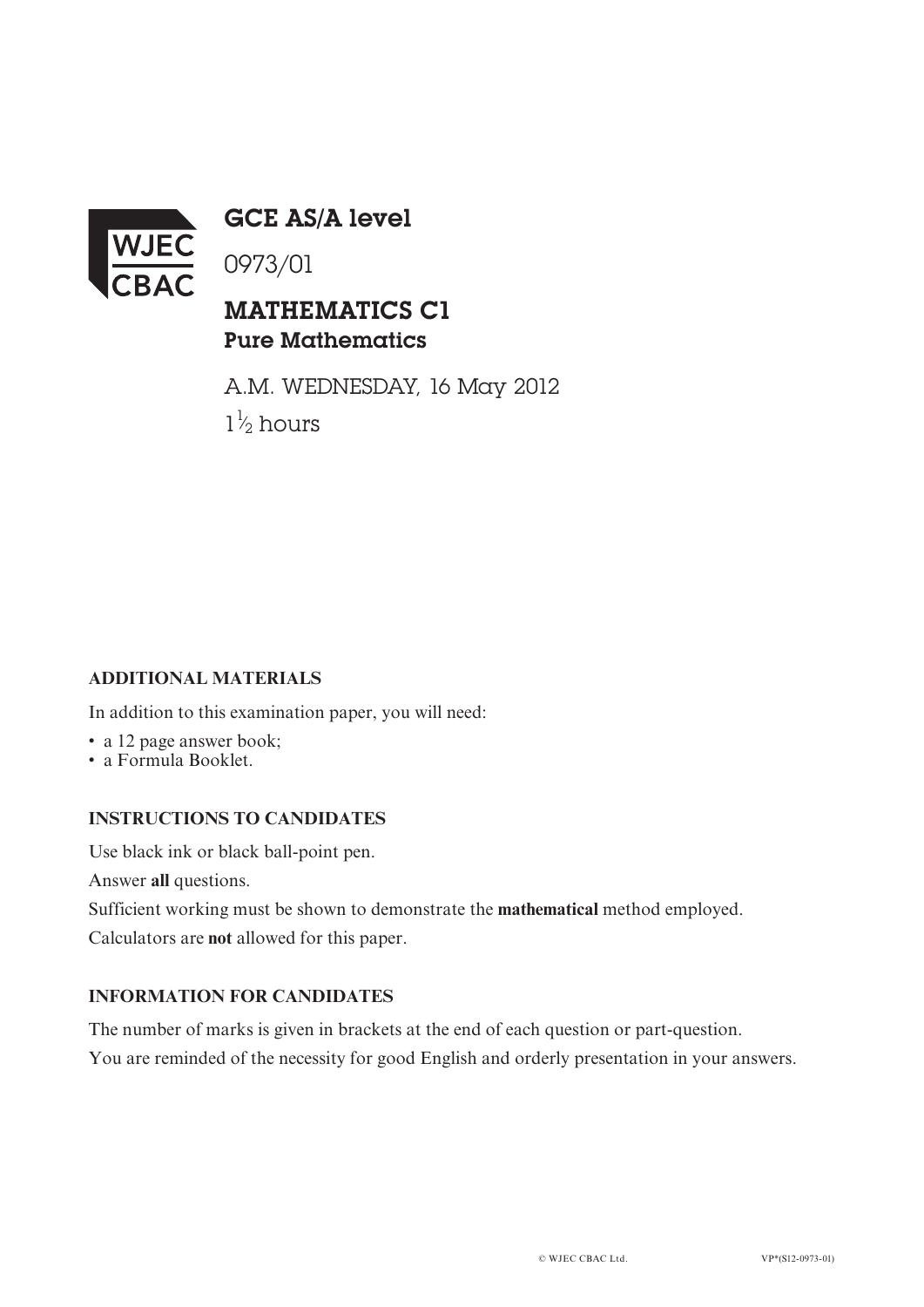- **1.** The points *A*, *B*, *C* are such that *A*, *B* have coordinates (**–**4, 7), (2, **–**1) respectively and *C* is the mid-point of *AB*. The line *L* is the perpendicular bisector of *AB*.
	- *(a)* Find the gradient of *AB*. [2]
	- *(b)* Find the coordinates of *C*. [2]
	- *(c)* Show that the equation of *L* is

$$
3x - 4y + 15 = 0.
$$
 [4]

- *(d)* The point *D* lies on *L* and has coordinates (7, *k*).
	- (i) Show that  $k = 9$ .
	- (ii) Find the length of *CA* and the length of *DA*.
	- (iii) Hence show that the value of sin  $\widehat{ADC}$  may be expressed in the form  $\frac{1}{\sqrt{a}}$ , where *a* is an integer whose value is to be found.  $\sqrt{a}$  [7] *a*  $\hat{\mathcal{L}}$
- **2.** Simplify

(a) 
$$
\frac{10}{7+2\sqrt{11}}
$$
, [3]

(b) 
$$
(4\sqrt{3})^2 - (\sqrt{8} \times \sqrt{50}) - \frac{5\sqrt{63}}{\sqrt{7}}
$$
. [4]

- **3.** The curve *C* has equation  $y = 2x^2 11x + 13$ .
	- *(a)* The point *P* has coordinates  $(2, -1)$  and lies on *C*. Find the equation of the **tangent** to *C* at *P*. at *P*. [4]
	- *(b)* The point *Q* lies on *C* and is such that the gradient of the **normal** to *C* at *Q* is  $-\frac{1}{9}$ . Find the *x*-coordinate of *Q*. [3]
- **4.** Using the binomial theorem, write down and simplify the first four terms in the expansion of  $(1 - 2x)^6$  in ascending powers of *x*. [4]
- **5.** *(a)* Express  $3x^2 12x + 29$  in the form  $a(x + b)^2 + c$ , where the values of the constants  $\overline{a}$ ,  $\overline{b}$  and  $\overline{c}$  are to be found. [3]
	- *(b)* **Using your answer to part** *(a)*, write down the stationary value of  $y = 3x^2 12x + 29$ . State whether this stationary value is a maximum or a minimum. [2]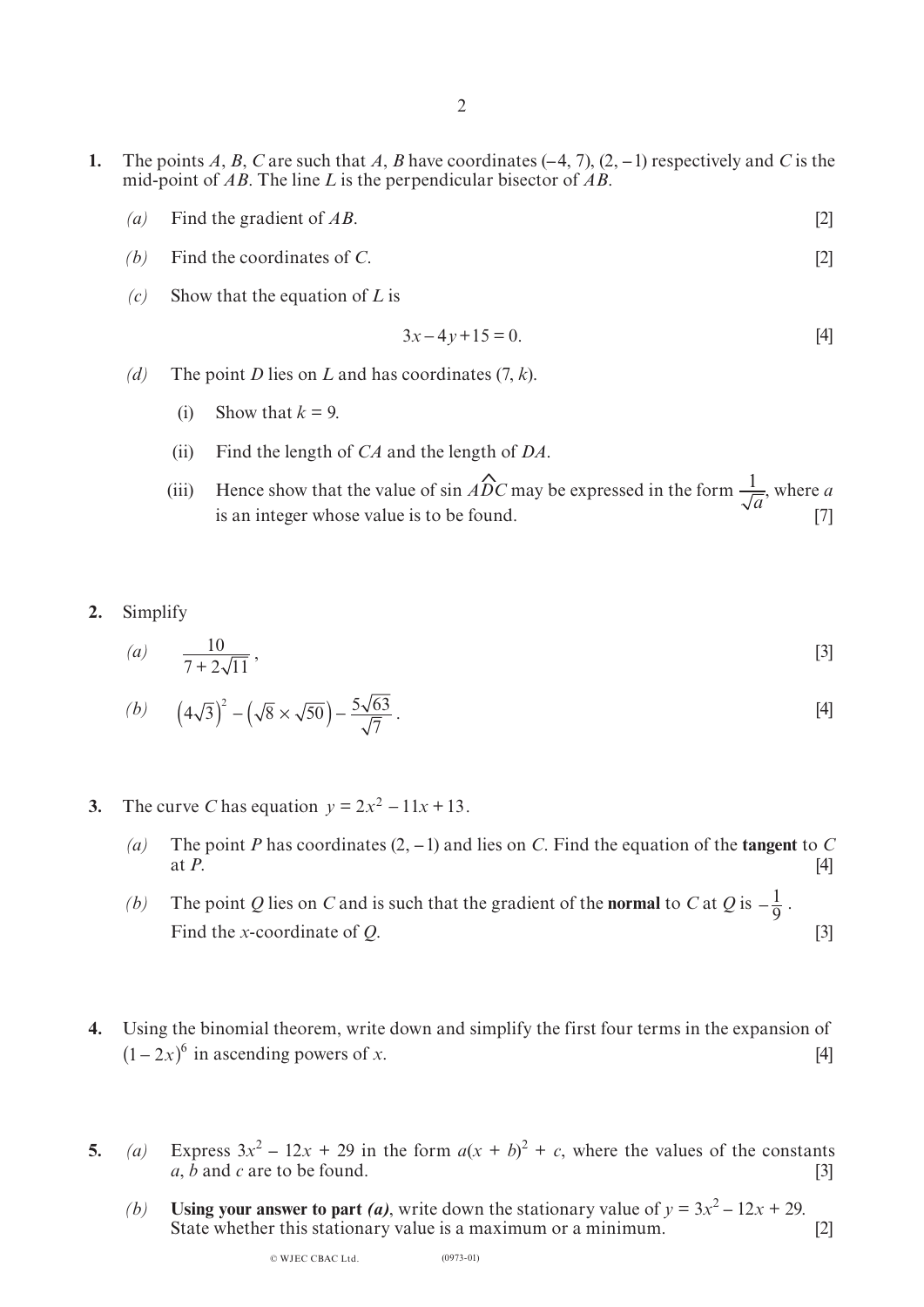**6.** *(a)* Show that the equation

 $x^2 + (2k - 1)x + (k^2 - k + 2) = 0$ 

has no real roots, whatever the value of the constant *k*. [4]

*(b)* Find the range of values of *x* satisfying the inequality

$$
3x^2 + 16x - 12 > 0. \tag{3}
$$

7. (a) Given that 
$$
y = 3x^2 - 7x + 5
$$
, find  $\frac{dy}{dx}$  from first principles. [5]

(b) Differentiate 
$$
\frac{2}{3}x^{\frac{1}{4}} + \frac{12}{x^3}
$$
 with respect to x. [2]

**8.** (a) Solve the equation 
$$
6x^3 - 19x^2 + 11x + 6 = 0
$$
. [6]

*(b)* When  $x^3 - 53$  is divided by  $x - a$ , the remainder is 11. Find the value of the constant *a*. [2]

# **Turn over**